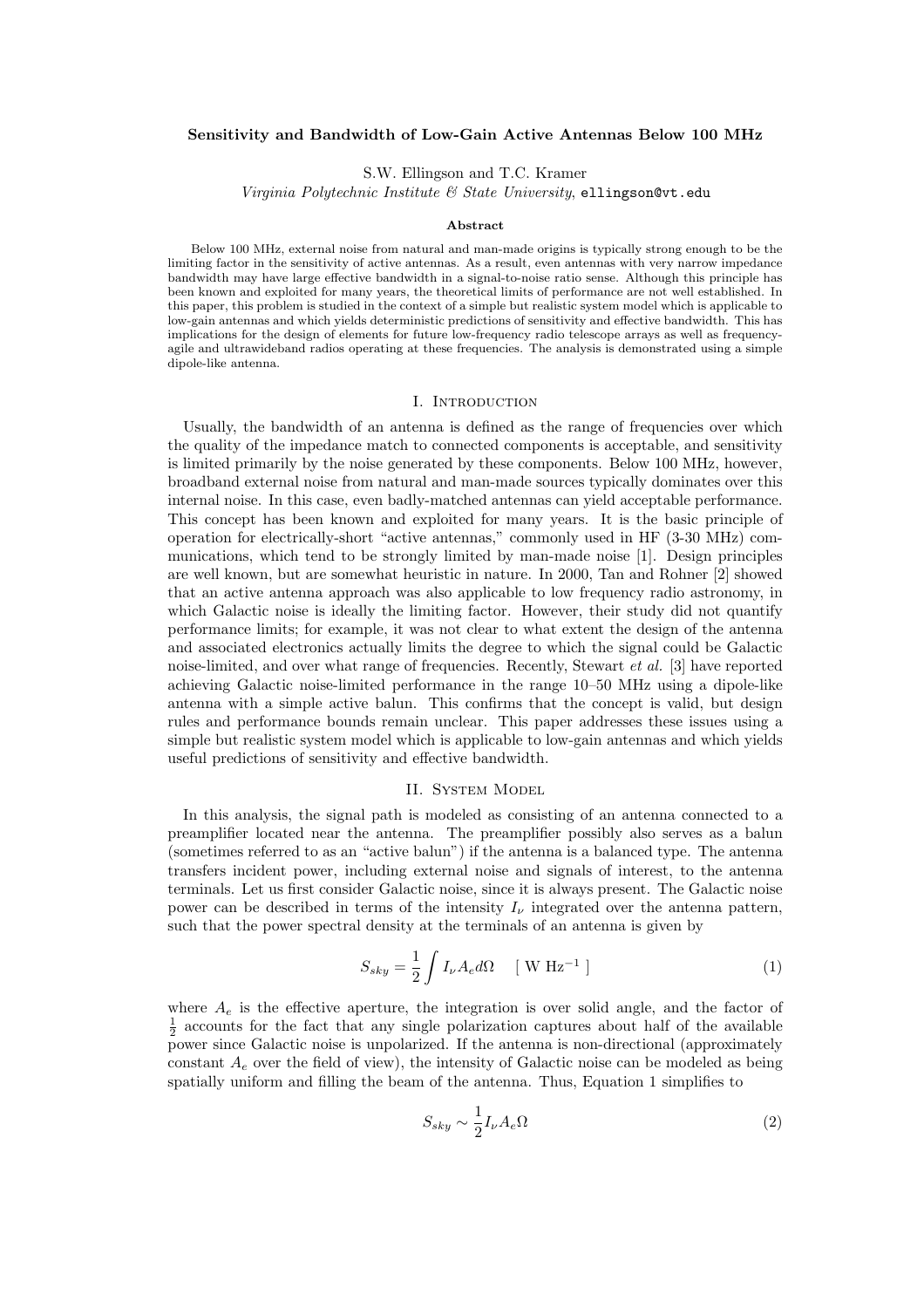where  $\Omega$  is beam solid angle. Although this is only an approximation to Equation 1, it is difficult to improve accuracy by using the original equation. This is because the small diurnal variation in  $I_{\nu}$  due to the movement of different regions of the Galaxy across the sky yields about the same uncertainty as the approximation used to obtain Equation 2.

Let  $G = nD$  be the gain of the antenna, where D is directivity and n is efficiency. n may be significantly less than 1 if either (1) Loss due to the finite conductivity of the ground is significant (possible especially below 100 MHz); or (2) the antenna is sufficiently short that ohmic loss in conductors becomes significant compared to radiation resistance. Since

$$
A_e = \frac{\lambda^2}{4\pi} G \text{ , and } \Omega = \frac{4\pi}{D} \text{ ,}
$$
 (3)

we have  $A_e\Omega = \eta c^2/\nu^2$  where  $\nu$  is frequency, and therefore

$$
S_{sky} \sim \eta \frac{1}{2} I_{\nu} \frac{c^2}{\nu^2} \tag{4}
$$

where c is the speed of light. It will be useful to express this power density in terms of an equivalent temperature. This is possible through the Rayleigh-Jeans Law:

$$
I_{\nu} = \frac{2\nu^2}{c^2} k T_{sky} \tag{5}
$$

where k is Boltzmann's constant  $(1.38 \times 10^{-23} \text{ J/K})$ , and  $T_{sky}$  is defined to be the antenna equivalent temperature corresponding to Galactic noise. Thus we have

$$
S_{sky} \sim \eta k T_{sky} \text{ , where } T_{sky} = \frac{1}{2k} I_{\nu} \frac{c^2}{\nu^2} \text{ .}
$$
 (6)

 $I_{\nu}$  is known from measurements to be well-approximated by:

$$
I_{\nu} = I_g \nu_M^{-0.52} \frac{1 - e^{-\tau(\nu_M)}}{\tau(\nu_M)} + I_{eg} \nu_M^{-0.80} e^{-\tau(\nu_M)}
$$
(7)

where  $I_g = 2.48 \times 10^{-20}$ ,  $I_{eg} = 1.06 \times 10^{-20}$ ,  $\tau(\nu_M) = 5.0 \nu_M^{-2.1}$ ,  $\nu_M$  is frequency in MHz,<br>and I has units of W  $m^{-2}$  Hz<sup>-1</sup> sr<sup>-1</sup> [4] T, is plotted in Figure 1(a); note that this and  $I_{\nu}$  has units of W m<sup>-2</sup> Hz<sup>-1</sup> sr<sup>-1</sup> [4].  $T_{sky}$  is plotted in Figure 1(a); note that this value ranges from  $\sim$ 200,000 K at 10 MHz to  $\sim$  800 K at 100 MHz.

The other possible source of external noise is the aggregate din associated with human activity. This noise is characterized in [5] in terms of four categories pertaining to human use. In each case, the associated noise power spectral density follows very nearly the same power law as the Galactic noise, but with a different intercept point. The power spectral density relative to Galactic noise ranges from about 0.3 to about 100, corresponding the "quiet rural" and "business" categories, respectively, in [5]. Thus Equation 6 can be generalized as follows:

$$
S_{ext} = S_{sky} + S_{man} = S_{sky} + mS_{sky} \sim (1 + m)\eta k T_{sky}
$$
\n
$$
(8)
$$

where the factor  $m$  takes on values ranging from 0.3 to 100.

The power spectral density due to external noise at the output of the preamplifier is therefore

$$
S = (1+m)\eta k T_{sky} \left[1 - |\Gamma|^2\right] G_p \tag{9}
$$

where  $G_p$  is the gain of the preamplifier and  $\Gamma$  is the voltage reflection coefficient at the antenna terminals looking into the preamplifier and is given by

$$
\Gamma = \frac{Z_p - Z_A}{Z_p + Z_A} \tag{10}
$$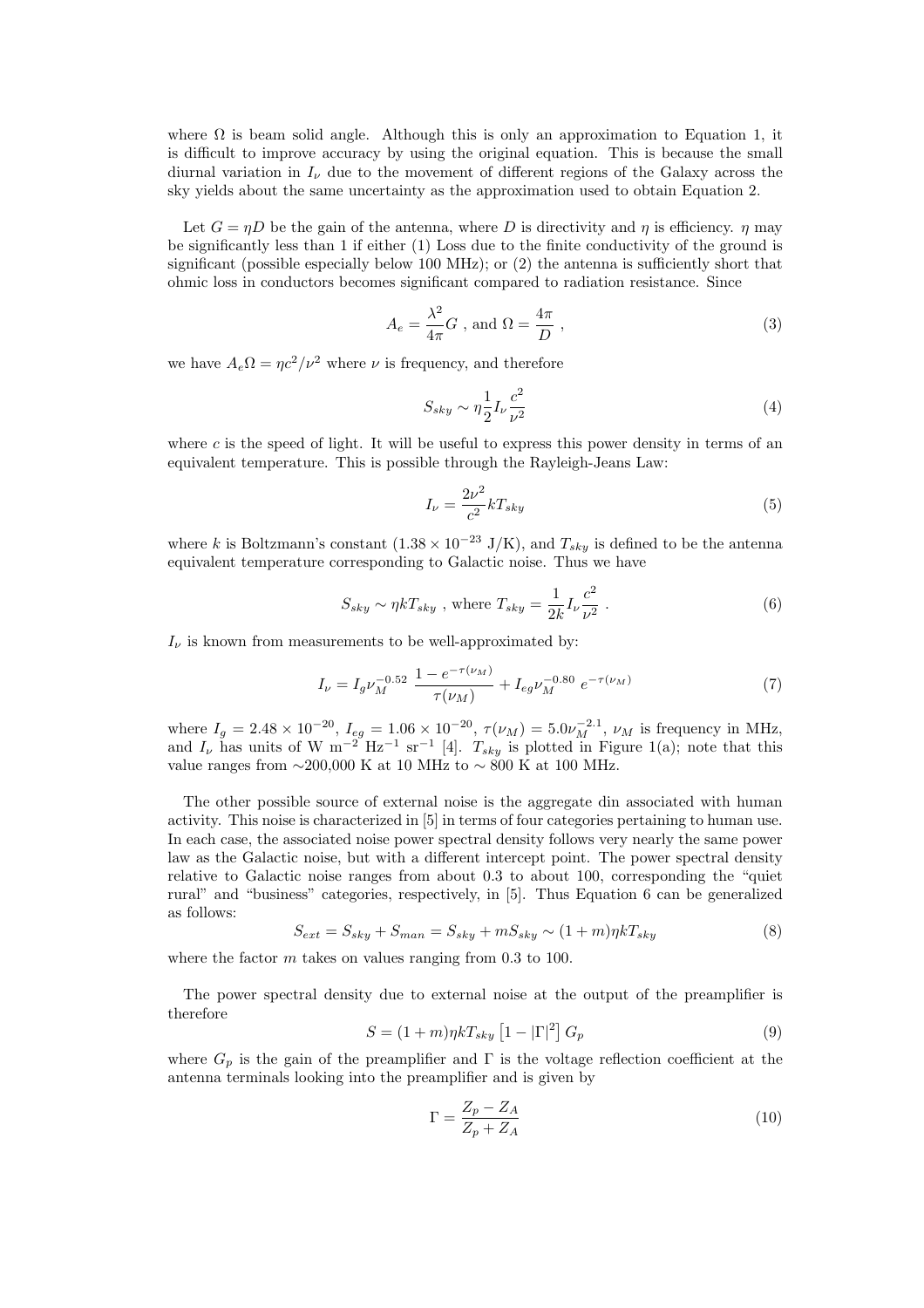

Fig. 1. (a) Antenna temperature due to Galactic noise for a low-gain antenna; (b) Contributions to the power spectral density at the preamplifier output for constant values of VSWR, for  $m = 0$  and  $\eta = 1$ .

where  $Z_p$  is the impedance of the preamplifier and  $Z_A$  is the impedance of the antenna. Thus,  $1 - |\Gamma|^2$  is the fraction of power available at the antenna which is successfully transferred to the preamplifier. This fraction is nominally 1 but may be much less than 1 due to the impedance mismatch between antenna and amplifier.

Internal noise is due to a combination of ground noise and preamplifier noise. Ground noise is the excess antenna temperature due to the radiometric brightness of the Earth. A worst-case scenario is that of an isotropic antenna over a blackbody ground at a physical temperature of about  $\sim$  290 K, adding  $\sim$  145 K to the antenna temperature. For this hypothetical antenna, the antenna temperature due to Galactic noise is only  $T_{sky}/2$ , which at 100 MHz is about 3 times greater than the ground noise and increases dramatically with decreasing frequency. In practice, the significant conductivity of the ground results in behavior that is more like a reflector than a blackbody, so the actual ground noise is usually much less. Thus, it is reasonable to neglect the contribution of ground noise in this analysis.

The preamplifier is defined as the circuitry connected directly to the terminals of the antenna, whose purposes are typically to (1) constrain the noise temperature of the system and (2) buffer the impedance of subsequent components from that of the antenna. In this analysis, the preamplifier is described in terms  $Z_p$ ,  $G_p$ , and noise temperature  $T_p$ . All three of these parameters typically exhibit some frequency dependence, but this variation is typically insignificant compared to the effect due to the variation in the antenna impedance. Also,  $T_p$  can be sensitive to the impedance match at the preamplifier input; however, this effect is technology-dependent and is difficult to model in a generic way. In this analysis, we will simply assume that this variation is insignificant compared to other effects, and note that this issue should be considered for future study. Under these assumptions, the preamplifier noise produced at the output is

$$
N_p = kT_p G_p \tag{11}
$$

Given these findings, it is possible to determine the best possible performance that can be expected from any low-gain antenna. Figure 1(b) shows the contributions from external and internal noise at the preamplifier output in the best case scenario that  $m = 0$  (no man-made noise) and  $\eta = 1$  (lossless antenna above perfectly conducting ground). This plot also shows preamplifier noise for example values of  $T_p = 360$  K and  $G_p = +17$  dB. In this figure, S is shown for several fixed values of the voltage standing wave ratio (VSWR)  $\rho$ ; for example, the  $\rho = 1$  curve corresponds to a hypothetical antenna that is perfectly matched